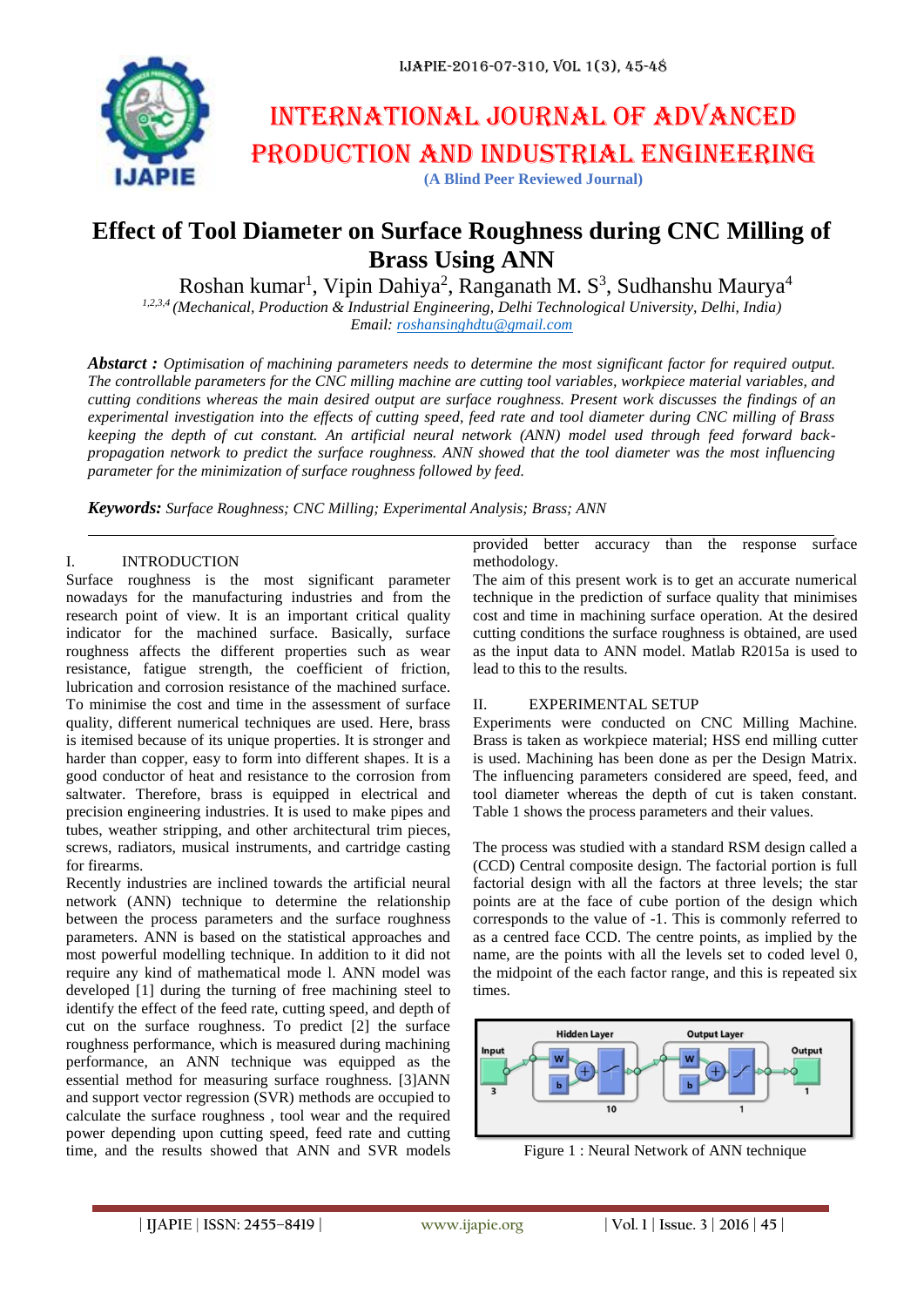| Levels | Speed                      | Feed $(B)$      | Tool     |                 |
|--------|----------------------------|-----------------|----------|-----------------|
|        | $\left( \mathbf{A}\right)$ | (mm/revolution) | Diameter | Depth<br>of cut |
|        | (m/min)                    |                 | (C)      | (mm)            |
|        |                            |                 | (mm)     |                 |
|        | 1400                       | 40              |          | 0.7             |
|        | 1550                       | 55              |          | 0.7             |
| 3      | 1700                       |                 |          | 0.7             |

Table 1: The process parameters and their values

Twenty experiments were conducted. For every experimental trial, a new cutting edge was used. Minitab-17 was used to develop the experimental plan for response surface methodology. The same software was also used to anatomize the data collected.

#### III. RESULTS AND ANALYSIS

Fig. 1 shows a diagram depicting the selected network, where Hidden layers and output layers are shown. Table 1 shows the process parameters and Table 2 containing all the required data and cutting parameters and the experimental surface roughness (Ra1). Figure 2 represents the performance plot which is given by the Matlab software. Table 3 consisting the surface roughness analysed by the ANN technique in the Matlab software with the errors.

| S.No                        | <b>SPEED</b> | <b>FEED</b> | TOOL DIA. | Ra (measured) |
|-----------------------------|--------------|-------------|-----------|---------------|
| 1                           | 1400         | 40          | 8         | 0.73          |
| $\overline{2}$              | 1400         | 40          | 12        | 1.465         |
| $\ensuremath{\mathfrak{Z}}$ | 1400         | 55          | 8         | 0.84          |
| $\overline{4}$              | 1400         | 55          | 10        | 0.575         |
| 5                           | 1400         | 55          | 12        | 2.99          |
| 6                           | 1400         | 70          | 8         | 0.84          |
| 7                           | 1400         | 70          | 10        | 0.7           |
| 8                           | 1400         | 70          | 12        | 3.4           |
| 9                           | 1550         | 40          | 10        | 0.46          |
| 10                          | 1550         | 40          | 12        | 2.073         |
| 11                          | 1550         | 55          | 8         | 0.71          |
| 12                          | 1550         | 55          | 10        | 0.58          |
| 13                          | 1550         | 55          | 12        | 2.3           |
| 14                          | 1550         | 70          | 8         | 0.95          |
| 15                          | 1550         | 70          | 12        | 2.92          |
| 16                          | 1700         | 40          | 8         | 1.34          |
| 17                          | 1700         | 40          | 10        | 0.7           |
| 18                          | 1700         | 40          | 12        | 2.36          |
| 19                          | 1700         | 55          | 8         | 1.14          |
| 20                          | 1700         | 55          | 10        | 0.67          |

**Table 2:** Design Table

Figure 5 represents the different fits against the target data and clearly shown the regression is as nearly as to one, which is considered to be the good result. Table 4 shows the predicted surface roughness of the considered cutting parameters by the neural network analysis in Matlab R2015a software.



| Table 3:Design table with ANN |              |             |             |        |                 |          |
|-------------------------------|--------------|-------------|-------------|--------|-----------------|----------|
|                               | <b>SPEED</b> | <b>FEED</b> | Tool<br>Dia |        |                 |          |
| S.No                          | (RPM)        | mm/rev      | (MM)        | $Ra_1$ | Ra <sub>2</sub> | Error    |
| 1                             | 1400         | 40          | 8           | 0.73   | 0.72984         | 0.0002   |
| 2                             | 1400         | 40          | 12          | 1.465  | 1.46576         | $-7E-04$ |
| 3                             | 1400         | 55          | 8           | 0.84   | 0.73382         | 0.1062   |
| $\overline{4}$                | 1400         | 55          | 10          | 0.575  | 5.74E-<br>01    | 0.0007   |
| 5                             | 1400         | 55          | 12          | 2.99   | 2.77037         | 0.2196   |
| 6                             | 1400         | 70          | 8           | 0.84   | 1.0152          | $-0.175$ |
| 7                             | 1400         | 70          | 10          | 0.7    | 0.73299         | $-0.033$ |
| 8                             | 1400         | 70          | 12          | 3.4    | 3.23587         | 0.1641   |
| 9                             | 1550         | 40          | 10          | 0.46   | 0.45969         | 0.0003   |
| 10                            | 1550         | 40          | 12          | 2.073  | 1.84557         | 0.2274   |
| 11                            | 1550         | 55          | 8           | 0.71   | 0.70953         | 0.0005   |
| 12                            | 1550         | 55          | 10          | 0.58   | 0.67458         | $-0.095$ |
| 13                            | 1550         | 55          | 12          | 2.3    | 2.30491         | $-0.005$ |
| 14                            | 1550         | 70          | 8           | 0.95   | 0.94823         | 0.0018   |
| 15                            | 1550         | 70          | 12          | 2.92   | 3.21712         | $-0.297$ |
| 16                            | 1700         | 40          | 8           | 1.34   | 0.52865         | 0.8114   |
| 17                            | 1700         | 40          | 10          | 0.7    | 7.00E-<br>01    | 0.0004   |
| 18                            | 1700         | 40          | 12          | 2.36   | 1.81728         | 0.5427   |
| 19                            | 1700         | 55          | 8           | 1.14   | 0.67246         | 0.4675   |
| 20                            | 1700         | 55          | 10          | 0.67   | 0.6715          | $-0.002$ |
|                               |              |             |             |        |                 |          |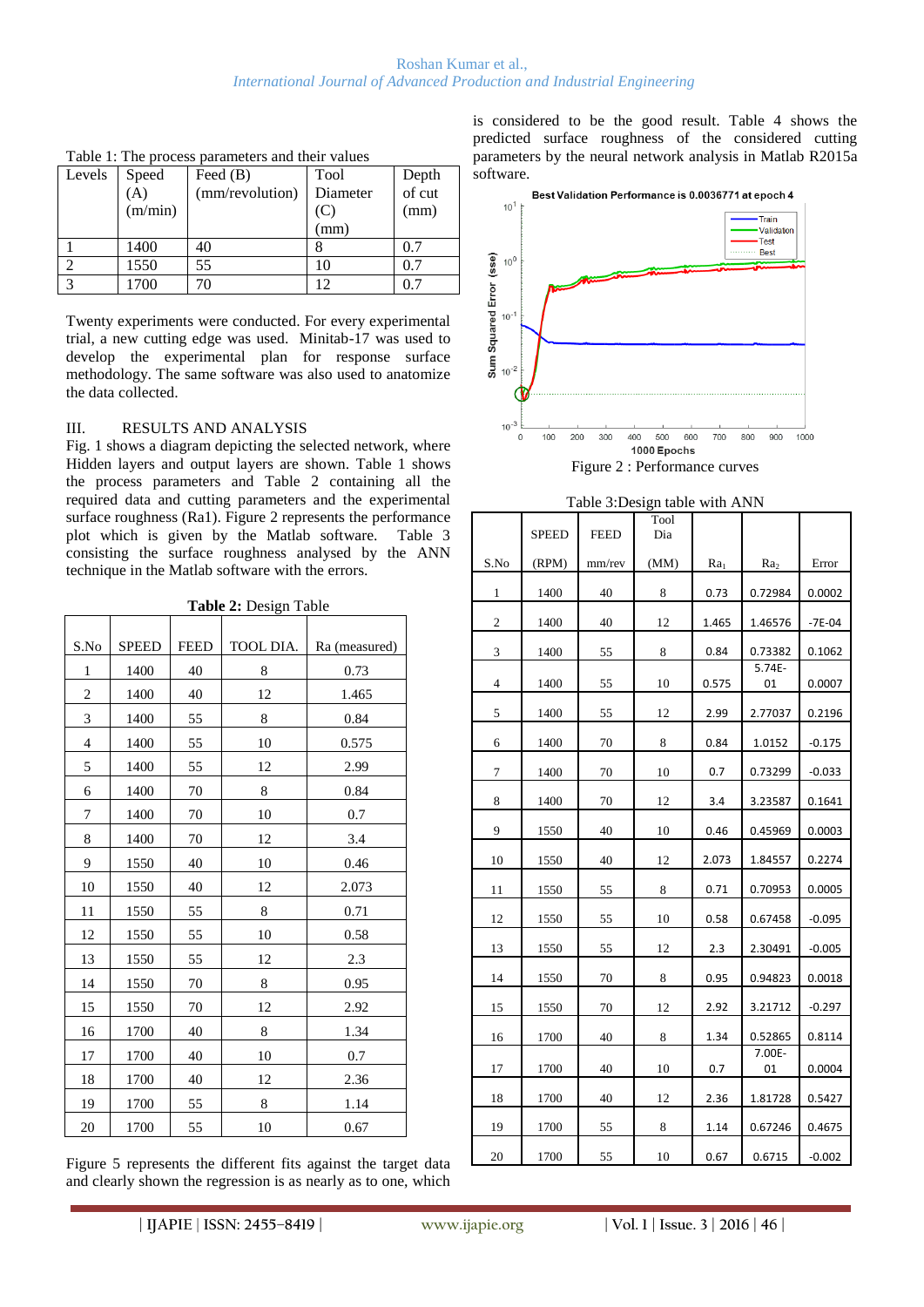





Figure 4 : Regression fits



Figure  $5: Ra_1 Ra_2$  Comparision

Figure 5 represents the graph plotted surface roughness (Ra1, Ra2) and states that the experimental value and the predicted values of surface roughness are very close enough. Predicted results by ANN are shown in table 4.

|  | Table 4: Predicted surface roughness by ANN |  |
|--|---------------------------------------------|--|
|  |                                             |  |

| Speed          | Feed           | Tool     | Measured | Predicted |
|----------------|----------------|----------|----------|-----------|
| $\text{(rpm)}$ | $(mm$ /rev $)$ | Diameter | Ra       | Ra        |
|                |                | (mm)     |          |           |
| 1400           | 40             | 10       | 0.41     | 0.43768   |
| 1550           | 40             | 8        | 0.6      | 0.58616   |
| 1550           | 70             | 10       | 0.76     | 0.72243   |
| 1700           | 70             | 8        | 0.75     | 1.346     |

#### IV. CONCLUSION

The paper presents an integrated artificial neural network genetic algorithm approach for predicting the effect of machining parameters on the surface roughness during the machining of Brass. It has been observed that the tool diameter is the most influencing parameter for the minimization of surface roughness followed by feed. The figures and plots constructed during the study can be used for choosing the optimal machining parameters to obtain particular values of surface roughness or vice-versa these can be used by the machine tool manufacturers to provide the range of cutting speeds, tool diameter and feed for the particular application. The statistic and results show that the artificial neural network (ANN) predicts the results close enough. The optimum value of surface roughness in the given range of parameters as depicted by graphs is 55 mm/rev (feed), 10 mm (tool diameter) and 1550 rpm (speed). Therefore, ANN technique results close enough to predict the cutting parameters, which were considered in this work.

#### **REFERENCES**

- [1] J. Paulo Davim, V.N. Gaitonde, S.R. Karnik.," Investigations into the effect of cutting conditions on Surface roughness in turning of free machining steel by ANN models", journal of materials processing technology, Vol. 205, 2008 ,pp. 16–23.
- [2] Zain, AM., Haron, H., Sharif, S., " Prediction of Surface Roughness in the End Milling Machining Using Artificial Neural Network", Expert Systems with Applications, Vol. 37, 2010 ,pp.1755-1768.
- [3] Gupta AK., "Predictive modelling of turning operations using response surface methodology artificial neural networks and support vector regression". International journal of manufacturing technology, Vol. 48, 2010, pp. 763-778.
- [4] Ranganath M. S., Vipin, Nand Kumar, Rakesh Kumar, "Experimental Analysis of Surface Roughness in CNC Turning of Aluminium Using RSM Techniques", International Journal of Advanced Research and Innovation,Volume 3, Issue 1, 2015, 45-49.
- [5] Ranganath M. S., Vipin, Nand Kumar, R Srivastava, Surface Finish Monitoring in CNC Turning Using RSM andTaguchi Techniques, International Journal of Emerging Technology and Advanced Engineering Website Volume 4, Issue 9, 2014, 171-179